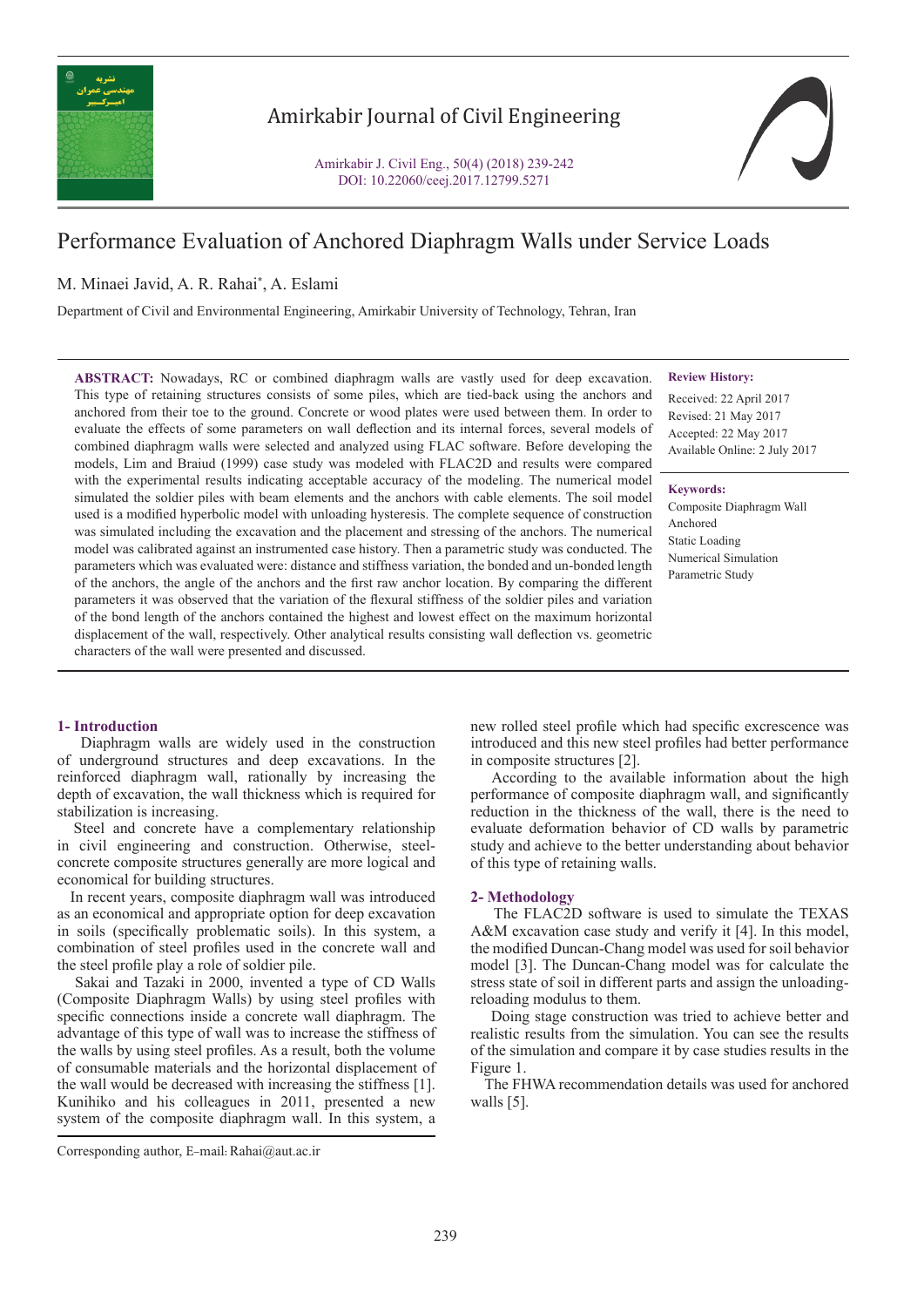

**Figure 1. Comparison between case study and simulation results a) deflection b) moment**

#### **3- Results and Discussion**

 After verification of the numerical model, the parametric study was performed. The parameters which were studied included horizontal angle of the anchors, bond and un-bond length of the anchors, horizontal distance of the soldier piles, flexural stiffness of the soldier piles and the first raw anchor distance from the top of the excavation.

 Firstly, the stiffness of the piles was studied and the rational range of the flexural stiffness considered. By variation of the stiffness, it was observed that with increasing stiffness, the flexibility and the horizontal displacement of the wall was decreased and the moment in the wall was increased. It was also observed that reducing the stiffness had a greater impact on the horizontal displacement.

 The range of the horizontal angle of the anchors (0-30 degree) was considered and the models were performed. The effect of angle of the anchors on the horizontal displacement of the wall was inhibited by increasing the angle of the wall and the displacement was reduced. But after the angle of 15 ° up to 30 the horizontal displacement of the wall had less decrease.

 The Un-bond length of the anchors were changed and it was observed that by increasing the un-bond length, the horizontal displacement of the wall was lessened and the displacement mode of the wall changed from bulging to rotating around the heel of the pile. These changes had little effect on the moment in the soldier piles.

 The bond length of the anchors were changed and it was observed that by increasing the bond length, the horizontal displacement of the wall was reduced.

 The first raw anchors place had significant effect on walls deflection mode. By changing the first row anchor's distance from the top of the excavation, it was observed that by decreasing the distance, the horizontal displacement of the wall was decreased and the displacement mode of the wall changed from rotating around the heel of the pile to bulging. The horizontal distance of the soldier piles had a great effect on the walls deflection and it had a significant impact on performing an economical wall. By changing the horizontal distances of the soldier piles, it was proved that rotary mode would not change much, and just the horizontal displacement of the wall by reducing the horizontal distance was reduced. By comparing the different parameters and their effects on the horizontal displacement, it was declared that changes in the flexural stiffness of the soldier pile and the bond length of the anchors, consequently, had the highest and lowest effect on the maximum horizontal displacement of the wall.

#### **4- Conclusions**

 In this study, by using numerical modeling, the performance of diaphragm walls under service loads were evaluated. Firstly, the numerical model was verified by and the results of the excavation case study which was placed at Texas A&M University using the FLAC<sup>2D</sup>. Then parametric study was performed by changing parameters such as horizontal angle of the anchors, bond and un-bond length of the anchors, horizontal distance of the soldier piles, the flexural stiffness of the soldier piles and the first row anchor distance. In this parametric study the horizontal displacement of wall was the evaluation criteria and in each of the parametric studies the best situations were introduced.

- By changing the flexural stiffness of the soldier pile, it was observed that with increasing stiffness, the flexibility and the horizontal displacement of the wall was decreased and the moment in the wall was increased. It was also observed that reducing the stiffness had a greater impact on the horizontal displacement.
- By evaluation of the effect of angle of the anchors on the horizontal displacement of the wall was inhibited by increasing the angle of the wall, and displacement was reduced. But after the angle of 15 ° up to 30 the horizontal displacement of the wall had less decrease.
- By evaluation of the Un-bond length of the anchors, results presented that by increasing the un-bond length, the horizontal displacement of the wall was decreased and the displacement mode of the wall changed from bulging to rotating around the heel of the pile. These changes had little effect on the moment in the soldier piles.
- By evaluation of the bond length of the anchors, it was concluded that by increasing the bond length, the horizontal displacement of the wall was decreased.
- By changing the first row anchor's distance from the top of the excavation, it was observed that by decreasing the distance, the horizontal displacement of the wall was lessened and the displacement mode of the wall changed from rotating around the heel of the pile to bulging.
- By changing the horizontal distances of the soldier piles, it was obtained that rotary mode would not change much, just the horizontal displacement of the wall by reducing the horizontal distance was reduced.
- By comparing the different parameters and their effects on the horizontal displacement, it was observed that changes in the flexural stiffness of the soldier pile and the bond length of the anchors, consequently, had the highest and lowest effect on the maximum horizontal displacement of the wall.